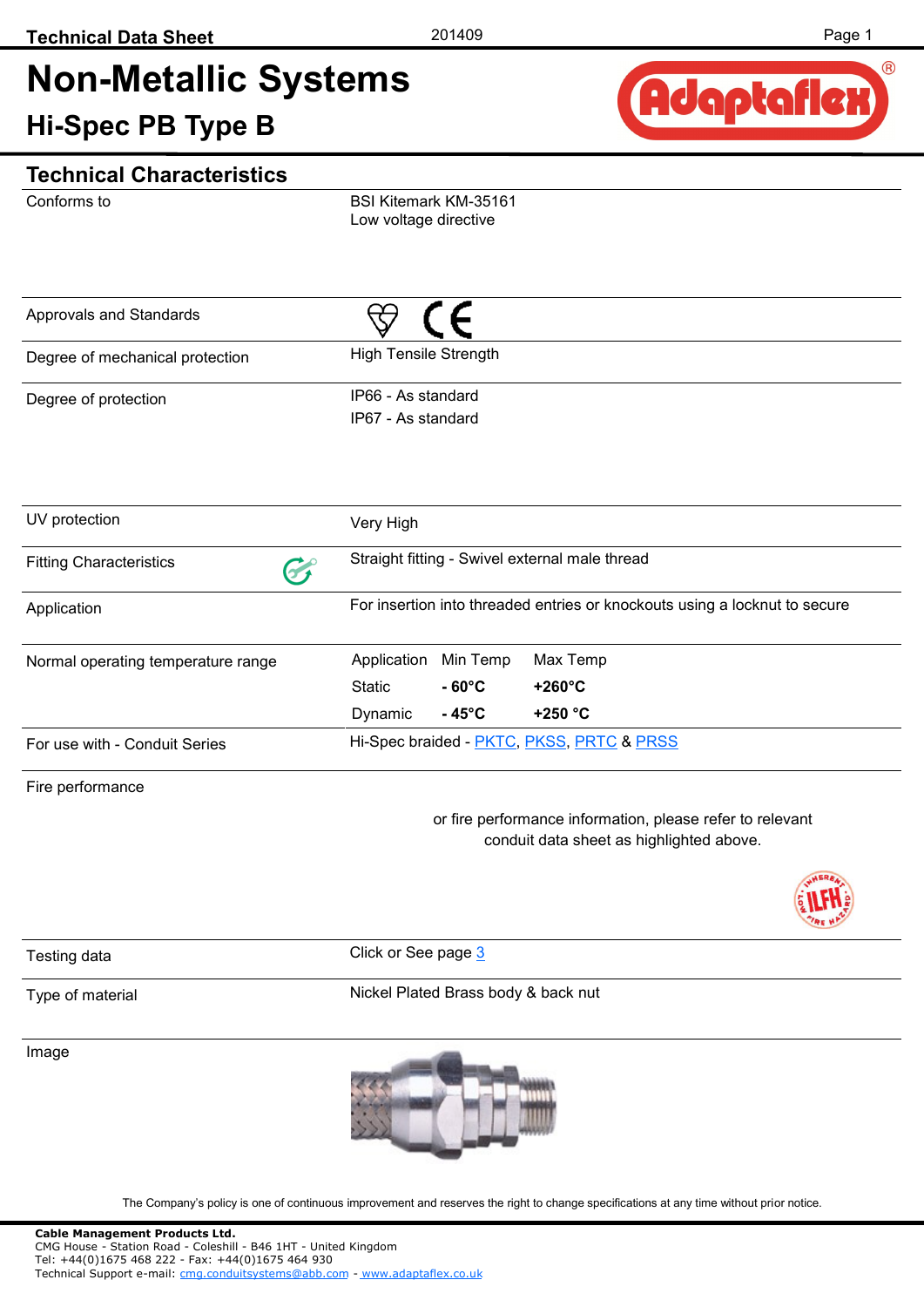daptafle

A

 $(R)$ 

# **Non-Metallic Systems Hi-Spec PB Type B**

#### **Dimensional & Thread Data**

| Part No                         | <b>To Suit</b>       |                    |             | <b>Nominal Dimensions (mm)</b> |      |      |      |      |      |      |      |      |                |  |
|---------------------------------|----------------------|--------------------|-------------|--------------------------------|------|------|------|------|------|------|------|------|----------------|--|
| <b>Metric</b><br><b>Threads</b> | <b>Conduit</b><br>øΑ | <b>Braid</b><br>øB | Thread<br>D | <b>Bore</b><br>øC              | Е    | F    | G    | н    |      | J    | K    | ь    | Weight<br>(kg) |  |
| PBF13/M16/B                     | 13.0                 | 14.1               | M16x1.5     | 9.5                            | 12.0 | 22.0 | 22.0 | 24.0 | 28.0 | 30.5 | 50.0 | 13.0 | 0.103          |  |
| PBF16/M16/B                     | 15.8                 | 17.2               | M16x1.5     | 10.5                           | 12.0 | 24.0 | 24.0 | 25.4 | 30.0 | 33.0 | 57.1 | 15.0 | 0.113          |  |
| PBF21/M20/B                     | 21.2                 | 23.6               | M20x1.5     | 14.5                           | 12.2 | 27.0 | 25.4 | 30.0 | 35.0 | 39.0 | 59.1 | 15.0 | 0.147          |  |
| <b>PBC28/M25/B</b>              | 28.5                 | 30.0               | M25x1.5     | 17.5                           | 12.2 | 34.0 | 32.0 | 38.0 | 45.0 | 49.0 | 70.0 | 15.0 | 0.264          |  |
| <b>PBC34/M32/B</b>              | 34.5                 | 36.0               | M32x1.5     | 24.0                           | 17.0 | 42.0 | 38.0 | 45.0 | 50.0 | 55.0 | 75.0 | 15.0 | 0.359          |  |
| <b>PBC42/M40/B</b>              | 42.4                 | 43.5               | M40x1.5     | 33.0                           | 20.0 | 52.0 | 54.0 | 57.0 | 75.0 | 77.0 | 90.0 | 20.0 | 0.757          |  |
| <b>PBC54/M50/B</b>              | 54.0                 | 56.5               | M50x1.5     | 45.0                           | 17.0 | 60.0 | 70.0 | 70.0 | 84.0 | 90.0 | 92.0 | 30.0 | 1.100          |  |







#### NOTE: REMOVE DIMENSION "L" PER FITTING TO CALCULATE THE CONDUIT LENGTH FACE-TO-FACE

| <b>Metric</b>  | <b>Standard thread conforming</b><br>to EN60423 & BS3643 |                                  |                   |  |  |  |  |  |  |  |
|----------------|----------------------------------------------------------|----------------------------------|-------------------|--|--|--|--|--|--|--|
| Thread<br>Size | Ext Thread<br>Outside<br>Diameter                        | Int Thread<br>Inside<br>Diameter | Pitch             |  |  |  |  |  |  |  |
| M12            | 12mm                                                     | 10.9mm                           | 1.5 <sub>mm</sub> |  |  |  |  |  |  |  |
| M16            | 16mm                                                     | 14.4mm                           | 1.5mm             |  |  |  |  |  |  |  |
| M20            | 20mm                                                     | 18.4mm                           | 1.5 <sub>mm</sub> |  |  |  |  |  |  |  |
| M25            | 25mm                                                     | 23.4mm                           | 1.5mm             |  |  |  |  |  |  |  |
| M32            | 32mm                                                     | 30.4mm                           | 1.5 <sub>mm</sub> |  |  |  |  |  |  |  |
| M40            | 40mm                                                     | 38.4mm                           | 1.5mm             |  |  |  |  |  |  |  |
| M50            | 50mm                                                     | 48.4mm                           | 1.5 <sub>mm</sub> |  |  |  |  |  |  |  |
| M63            | 63mm                                                     | 61.4mm                           | 1.5 <sub>mm</sub> |  |  |  |  |  |  |  |

NOTE: Dimensions are nominal

The Company's policy is one of continuous improvement and reserves the right to change specifications at any time without prior notice.